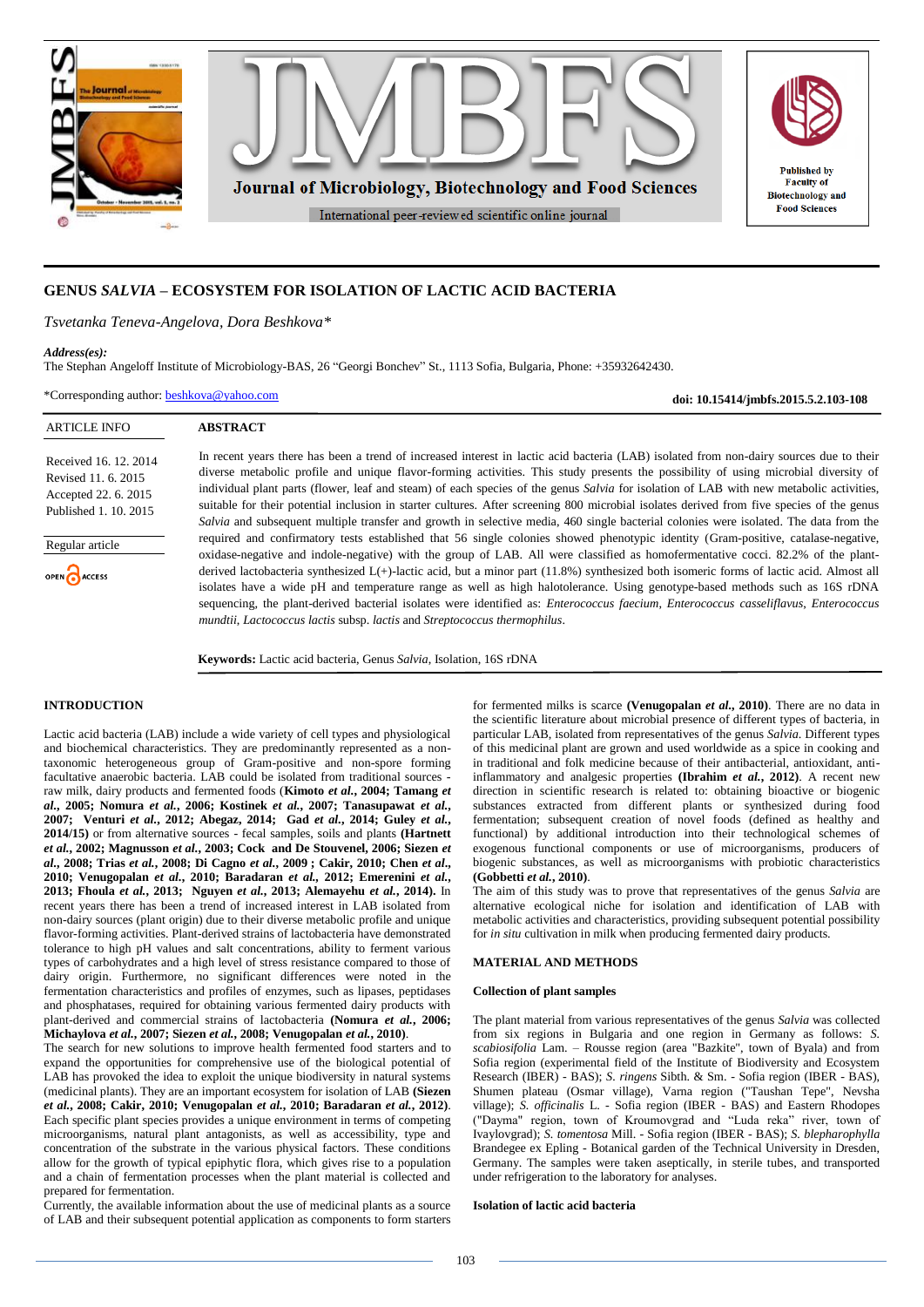Individual parts (flower, leaf and stem) of each plant species were carefully washed in sterile water, then transferred to test tubes with sterile 10% RSM (Reconstituted Skim Milk) (HiMedia, India) and incubated at temperatures – 30 <sup>o</sup>C and 37 <sup>o</sup>C for time period defined from the moment of coagulation of milk for the relevant sample. After visual assessment of milk coagulation, gas formation and non-specific odour, the samples were selected for subsequent transfer to M17 broth (Merck, Germany, Darmstadt) and MRS broth (Merck, Germany, Darmstadt), with added 100 μg/mL of cycloheximide (Sigma-Aldrich, USA, St. Louis) **(Hartnett** *et al.***, 2002)** in order to prevent fungal growth and to select LAB. Selected samples were cultured under anaerobic conditions in anaerobic jars with Anaerocult A mini system (Merck, Darmstadt, Germany) for 72 h at the above-mentioned temperatures. Broth cultures subjected to serial decimal dilution with 0.85%  $(w/v)$  sterilized NaCl solution were plated by spreading 0.1 mL on MRS agar (Merck, Germany, Darmstadt) and M17 agar (Merck, Germany, Darmstadt) plates. The plates were incubated under anaerobic conditions at 30 °C and 37 °C for  $72 - 120$  h to obtain LAB colonies. The colonies were selected randomly for purification by streaking again and subculturing on fresh agar plates of the isolation media. The purity of isolated single colonies was evaluated microscopically (Micros Pink MC50, Austria).

The abbreviation of the isolated lactic acid strains from the relevant plant samples includes: initials of the relevant plant species; an index indicating the location of the plant species or an initial of a nearby location to the region in question in Bulgaria, or abbreviated spelling of Germany. (For example SsfIB21: Ss – *Salvia scabiosifolia*, f – flower, IB – IBER - BAS, 21 – number of colony).

### **Identification of lactic acid bacteria**

## *Phenotypic and biochemical characteristics*

The initial study of bacterial isolates involved microscopic characterization of the morphology of cells (Micros Pink MC50, Austria) and colonies (shape, color and size) (CETI, Digi Steddy II, Belgium) and subsequent differentiating Gram staining. Biochemical tests (catalase test, oxidase test, reaction to indole) were carried out of selected Gram (+) isolates to establish their affiliation to the group of LAB.

Isolated presumptive LAВ - Gram (+), catalase (-), indole (-), oxidase (-), were stored in M17 broth, containing 15% glycerol (Merck, Germany, Darmstadt) at - 80 °C for use in subsequent examinations.

The presumptive  $LA\dot{B}$  were tested for production of  $CO<sub>2</sub>$  from glucose, by incubation for 72 h at 37 °C.

The lactic acid isomers produced from glucose in M17 broth (pH 6.6) was determined enzymatically using L(+) and D(-) lactate dehydrogenase kit K-DLATE 12/12 (Megazyme International Ireland Ltd), by incubation for 72 h at  $37 \, {}^{\circ}\text{C}$ 

The presumptive LAВ that manifested high acid-producing activity were tested for growth in M17 broth (pH 6.6) at different temperatures (4 °C, 15 °C, 30 °C, 37 °C, 45 °C and 55 °C) for 72 h, and for growth in M17 broth at different pH values (3.0, 5.0, 7.0, 8.0 and 9.6) at a temperature of 37  $^{\circ}$ C for 72 h. The level of salt tolerance of presumptive LAB was determined after growth in M17 broth (рН 6.6) in the presence of various NaCl concentrations (3.0%, 4.5%, 6.5%, 8.5% and 10.0%), at 37 °C for 72 h.

For comparative characterization of the above-mentioned properties of presumptive LAB isolated from the genus *Salvia*, the latter were cultivated in parallel with LAB belonging to the collection of the laboratory and isolated from various dairy products or used in our previous studies - *Lactococcus lactis* ssp *lactis* biovar *diacetylactis* LD5 (*L. diacetylactis* LD5), *Streptococcus thermophilus* ST3 (*S. thermophilus* ST3), *Lactococcus lactis* ssp *lactis* LL3 (*L. lactis* LL3), *Lactococcus lactis* ssp *cremoris* LC1 (*L. cremoris* LC1), *Enterococcus faecium* EF4 (*Ent. faecium* EF4).

The preliminary identification of selected presumptive LAB were investigated using API 20 STREP (BioMerieux, Marcy-L`Etolie, France) galleries. The tests were conducted according to the instruction of the manufacturer and the results were read after incubation of strains at 37 °C for 48 – 72 h.

### *Genotypic characterization*

The isolates were grown anaerobically on M17 agar for 48 h at 37  $^{\circ}$ C. Colonies were suspended in 1 mL Milli - Q water and centrifuged for 1 min at 12000*g*. Genomic DNA was isolated from a pellet by NucleoSpin® Soil Kit (Мacherey-Nagel GmbH & Co. KG, Düren, Germany), following the instruction of the manufacturer. The concentration of the resultant genomic DNA was measured by NanoDrop 2000 Spectrophotometer (Thermo Fisher Scientific, USA).

Fragments of the 16S ribosomal gene were amplified, using universal primers 27F (5'-AGAGTTTGATCCTGGCTCAG-3') and 1492R (5'-TACGGТTACCTTGTTACGACTT-3'). Each PCR mixture (50 μL) contained a reaction mix of 25µL HotStarTaq *Plus* Master Mix Kit, 2x (Qiagen GmbH, Germany), 1  $\mu$ L of each primer (10  $\mu$ M) and 100 ng of DNA template and autoclaved Milli - Q water. The amplification was performed in Mastercycler® pro (Eppendorf, NY, USA), including initial denaturation at 95 °C for 1 min, followed by 33 cycles of denaturation at 95  $\mathrm{^{\circ}C}$  for 15 s, annealing at 50  $\mathrm{^{\circ}C}$  for 30

s, elongation at 72  $\degree$ C for 100 s, and a final extension for 3 min at 72  $\degree$ C. The amplified product was cooled at 4  $^{\circ}$ C. The PCR products (about 1500 bp) were analyzed by 1 % (w/v) agarose gel electrophoresis in 1хТАЕ buffer (stock 50хТАЕ: 242 g/L Tris base, 57.1 mL /L acetic acid, 100 mL 0.5M EDTA, pH 8.5) at 80V. The staining was performed in GelRed (Biotium, USA) fluorescent dye (0.05 μg/ mL). The bands were visualized under ULTimа 10SI (Hoefer Inc., USA). The sizes of DNA fragments were estimated using a standard 100 bp DNA ladder (Invitrogen, USA). Тhe PCR products were purified using NucleoSpin® Gel and PCR Clean-up (Мacherey-Nagel GmbH & Co. KG, Düren, Germany) according to the manufacturer's instructions.

The sequencing was performed in Eurofins MWG Operon (Germany). The sequence assembly was performed by using software BioEdit. The sequence similarity was evaluated by searching the homology in NCBI database, using BLAST. The results obtained were used to identify isolates to genus or species level. Phylogenetic tree were constructed, using Mega 4.1 software.

#### *Statistical analyses*

Data represent the mean values of three independent experiments. The errors of experimental data from the mean values were expressed as standard deviations using Microsoft Excel 2010 program and illustrated as error bars.

### **RESULTS AND DISCUSSION**

### **Isolation and obtaining bacterial isolates from** *Salvia* **species and their preliminary identification**

As a result of large-scale screening of 800 microbial isolates (derived from flower, leaf or stem of the 5 types of Salvia - *S. Officinalis* L., *S. ringens* Sibth. & Sm.*, S. Blepharophylla* Brandegee ex Epling*, S. scabiosifolia* Lam.*, S. tomentosa* Mill.), based on visual assessment for milk coagulation, gas formation and nonspecific odour, 124 microbial isolates were selected, which is 15.5%. After subsequent multiple transfer and growth in selective media, 460 single bacterial colonies were isolated. They were identified by classical techniques to prove their phenotypic characteristic and their respective affiliation to the group of LAB. The data from the required and confirmatory tests established that 12.2% (56 single colonies) showed phenotypic identity with the group of LAB. They were Grampositive, catalase-negative, oxidase-negative and indole-negative. The flowers of the plant turned out to be the most favorite part for habitation of LAB (27 single colonies), followed by the leaves (15 colonies) and the stem (9 colonies). Lactobacteria were not isolated only from the species *S. tomentosa* Mill., and the highest number (25 colonies) were isolated from *S. ringens* Sibth. & Sm. LAB were not isolated from *S. officinalis* L. from the areas in the Eastern Rhodopes.

The presumptive LAB were morphologically defined only as cocci (arranged as a single cell, in pairs, in short or long chains) with a cell size from 0.3 μm to 2.0 μm. The relevant colonies are shiny, with a wide variety of colors (white, light beige and yellow), shape (circular - convex or flat, with entire or undulate margins) and size (from 1.1 mm to 3.1 mm).

Each plant species provides unique growth conditions for different types of lactobacteria. **Michaylova** *et al.* **(2007)** have discovered that plant species *Calendula officinalis, Capsella bursapastoris, Chrysanthemum, Cichorium intybus, Colchicum, Cornus mas, Galantus nivalis, Dianthus, Hedera, Nerium oleander, Plantago lanceolata, Prunus spinosa*, *Rosa and Tropaeolum* are suitable sources for isolating cocci, and the species *Calendula officinalis, Cornus mas, Galantus nivalis* and *Prunus spinosa* for isolation of both cocci and rods. From naturally fermented herbs used in traditional Herby Cheese in Turkey predominantly lactobacilli (76.2%) vs 23.8% cocci were isolated **(Cakir, 2010)**, and only rods were isolated from the herbal surface of *Phyllanthus niruri* **(Venugopalan** *et al.***, 2010)**. Cocci and rods were isolated from the surface of *Polygonum minus* leaves, a Malaysian local herb (in a ratio 2:1) **(Baradaran** *et al.***, 2012)** and from different plants (Clover, Grass, Dandelion, Lilac flowers, Chestnut flowers, Hapatica flowers, Coltsfoot flowers and Rowan leaves) **(Magnusson** *et al.***, 2003)**. Cocci were isolated from twenty grass varieties and vegetables **(Alemayehu** *et al.***, 2014)**.

Regarding the ability of the isolated lactobacteria to produce  $CO<sub>2</sub>$  from glucose, all tested isolates showed absence of such metabolic activity and hence they were referred to the group of homofermentative LAB.

### **Determination of isomeric forms of produced lactic acid, degree of halotolerance, and temperature and pH ranges for growth of bacteria**

A significant characteristic of LAB intended for the dairy industry is their acidproducing activity, i.e. production of lactic acid (LA) during their homofermentative or heterofermentative metabolism. In this regard, LA production was studied and isomeric forms were determined during the homofermentative metabolism of presumptive LAB isolated from *Salvia*. The data for isomeric forms of LA produced by plant lactobacteria showed that 88.2% synthesize  $L(+)$ -LA, and 11.8%  $D(-)/L(+)$ -LA (Fig 1A, B). Moreover, in the isolates producing both isomeric forms of LA the presence of  $L(+)$ -LA is dominant. There were no representatives producing only  $D(-)$ -LA. The highest activity of LA synthesis was observed in the isolates obtained from *S.*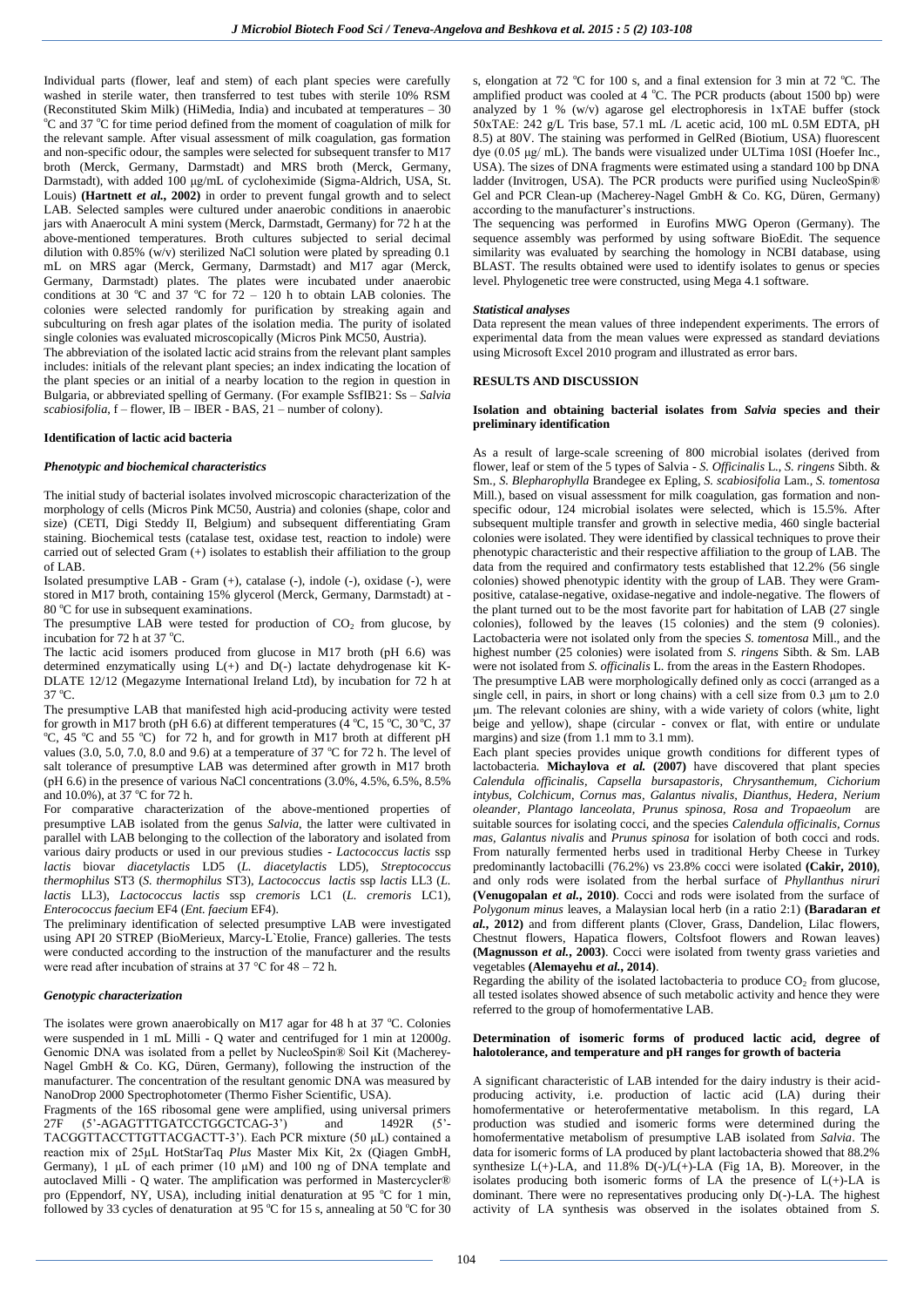*blepharophylla* Brandegee ex Epling*,* with attained maximum concentration of 10.01 g/L and 15.56 g/L (Fig 1A). One half of the *S. scabiosifolia* Lam. isolates also showed a high acid-producing activity, with LA concentration in the range of 7.74 g/L - 10.29 g/L (Fig 1A). Relatively lower concentrations of LA (about 4.00 g/L - 5.00 g/L) were found in *S. ringens* Sibth. & Sm. isolates (Fig 1B).



**Figure 1** Isomeric forms of lactic acid produced by lactic acid bacteria, isolated from *Salvia* species: A – *S.scabiosifolia* Lam. (Ss), *S. officinalis* L. (So), *S. blepharophylla* Brandegee ex Epling (Sb); B – *S.ringens* Sibth. & Sm. (Sr): L(+)-lactic acid:  $\blacksquare$  - D(-)-lactic acid

The observed concentrations of LA produced by selected LAB of plant origin are comparable to those produced by lactobacteria isolated from dairy products  $-L$ . *diacetylactis* LD5 - 10.00 g L(+)-LA/L, *L. lactis* LL3 - 8.08 g L(+)-LA/L, *L. cremoris* LC1 - 7.47 g L(+)-LA/L, *S. thermophilus* ST3 - 9.39 g L(+)-LA/L, *Ent. faecium* EF4 - 6.85 g L(+)-LA/L (Fig 2).



**Figure 2** Isomeric forms of lactic acid produced by lactic acid bacteria, isolated from dairy products:  $\blacksquare$  - L(+)-lactic acid

Similar results were reported by **Kimoto** *et al.* **(2004)**, who obtained 20 raw grass bacterial isolates, 'napiergrass' in Japanese, thereafter morphologically defined and tested as homofermentative cocci, producing only L(+)-LA. **Kostinek** *et al.* **(2007)** have also isolated homofermentative cocci from fermented cassava, producing only L(+)-LA. Other researchers have isolated homofermentative cocci, producing only D(-)/L(+)-LA, from traditionally fermented vegetable products of the Eastern Himalayas **(Tamang** *et al.***, 2005)** and from fermented tea leaves (miang) in Thailand **(Tanasupawat** *et al.***, 2007),** respectively. Unlike our data, heterofermentative cocci producing only D (-)-LA have also been isolated from the above plant sources with the exception of fermented tea. **(Tamang** *et al.***, 2005; Kostinek** *et al.***, 2007)**. Besides determination of isomeric forms of LA synthesized by presumptive lactobacteria, some authors have also reported data

on LA concentrations as an element of their pre-identification. In this regard, the results reported by **Cock and De Stouvenel (2006)** are of interest, who, out of 20 selected bacterial isolates obtained from sugar molasses leaves, selected only one strain (with index CC 85-92), with a high potential for synthesis of  $L(+)$ -LA (12.4 g/L and 13.7 g/L, at cultivation temperatures 36  $^{\circ}$ C and 32  $^{\circ}$ C, respectively). These data are comparable with the results obtained for the isolates in this study (Fig 1A, B). With this strain, cultivated in parameters suitable for targeted synthesis of LA, the authors reached the maximum yield of 35.0 g/L.

Growth parameters (temperature, pH and presence of NaCl) of LAB are essential physiological parameters for the phenotypic characteristic of the relevant type, showing aspects for their subsequent application in various technological schemes. Almost all isolates showed very good growth in a wide temperature range (15 °C – 45 °C), good and weak growth at  $\frac{4}{9}$  °C and absence of growth at 55  $^{\circ}$ C (Table 1). The pH range for growth of most isolates was also extended, i.e. very good growth was obtained in the range of 7.0 - 9.6, good growth at pH 5.0, and absence of growth at pH value of 3.0 (Table 1). Data for a wide temperature range of growth (15 °C - 45 °C) and (10 °C – 45 °C) were reported by **Tanasupawat** *et al.* **(2007)** and **Baradaran** *et al.* **(2012)** for lactococci isolated from fermented tea leaves and from the herb *Polygonum minus*, respectively. The same authors established that the isolates studied by them grow well also within a pH range of 3.0 - 7.0 and 4.0 - 8.5, which is in accordance with the results reported by **Tamang** *et al.* **(2005)** for lactococci of other plant origin (fermented vegetable products). **Alemayehu** *et al.* **(2014)** proved good growth at pH 9.5 of lactococci isolated from grass varieties and vegetables. The studied plant isolates showed better growth characteristics in a broader temperature and pH range in comparison to those of LAB of dairy origin (Table 1). A similar trend was recorded for their halotolerance (Table 1). The major part of plant isolates showed very good growth in a medium containing NaCl, at concentrations from 3.0% to 6.5%. At 8.5% concentraction of NaCl, about 1/2 of the isolates showed good growth. 10% NaCl concentration proved to be inhibitory for nearly all isolates. **Tamang** *et al.* **(2005), Baradaran** *et al.* **(2012)** and **Alemayehu** *et al.* **(2014)** established a high level of halotolerance (growth in the presence of 10% NaCl and 6.5% NaCl), but **Kimoto** *et al.* **(2004)** and **Tanasupawat** *et al.* **(2007)** found a lower level (growth in the presence of 4.0% NaCl) for lactococci of different plant origin.

### **Identification of lactic acid bacteria by PCR and constructing of a phylogenetic tree**

Phenotyping of LAB using morphological, physiological and biochemical (API 20 STREP) characteristics identified representatives of several species belonging to the genera *Lactococcus* and *Enterococcus* with a similarity of about 60% and 80%, respectively. The identification system used did not give 100% accuracy of identity.

Genotyping is known to give a surer identity of microorganisms. Basically genotype-based methods such as 16S rDNA sequencing represent a successful addition to phenotypic methods for precise identification of lactobacteria isolated from certain microbial communities **(Kostinek** *et al.***, 2007; Tanasupawat** *et al.***, 2007; Chen** *et al.***, 2010; Kpikpi** *et al.***, 2010; Baradaran** *et al.***, 2012; Venturi**  *et al.***, 2012; Alemayehu** *et al.***, 2014**). Although LAB are widespread, each plant habitat is characterized by a specific microbocenosis, having a different biological activity. The isolated DNA from phenotypically characterized bacterial isolates was used as a matrix for PCR amplification of 16S rDNA genes. The combination of PCR amplification of 16S rDNA genes, sequencing of the resulting PCR products and the subsequent comparison of their sequences with the ones existing in the database NCBI allowed a precise identification of the presumed LAB to a species level, as well as their phylogenetic grouping. The majority (69.0%) of isolates analyzed showed affiliation to the genus *Enterococcus*. Full compliance of phenotypic characteristic and the results of PCR analysis with a nearly 100% homology of the nucleotide sequence allowed us to relate the strains SofIB271, SofIB279, SofIB284, SofIB328 to the species *Ent. faecium*. The strains SsfIB21, SsfIB22, SsfIB32, SsfIB33, SsfIB34, SofIB277, SosIB301, SosIB312, SrsV161 are also related to the same species and demonstrated a high level of homology - 99%. The strains SrlSH132, SrlSH141, SrlSH144 demonstrated the same homology (99%) as both species – *Ent. casseliflavus* and *Ent. gallinarum*, but the phenotypic difference between the two species regarding the color of the colony, yellow and white, respectively, determined the affiliation of the isolates to *Ent. casseliflavus*. Strains SsfIB24, SrsV151, SolIB288 were identified as *Ent. mundtii* with 99% homology to the nucleotide sequence and SolIB285 - 100%.

A minor part, (20.7% and 10.3%) of the isolates analyzed were identified as representatives of the genus *Lactococcus* and the genus *Streptococcus*, respectively. A high level of similarity (99.0%) with *L. lactis* subsp *lactis* was recorded for the strains SsfRU61, SsfRU62, SrfV183, SrfIB232, SrfIB233, and for the strain SrfV181 - 100% similarity. A 99% homology of the nucleotide sequence allowed us to relate strains SbfGER352, SbfGER373, SbfGER401 to the species *S. thermophilus.*

Evidence of genotyped representatives of the species of the genera *Enterococcus, Lactococcus, Streptococcus* established in this study in isolates of different origin have also been reported by other authors **(Hartnett** *et al.***, 2002; Kimoto** *et*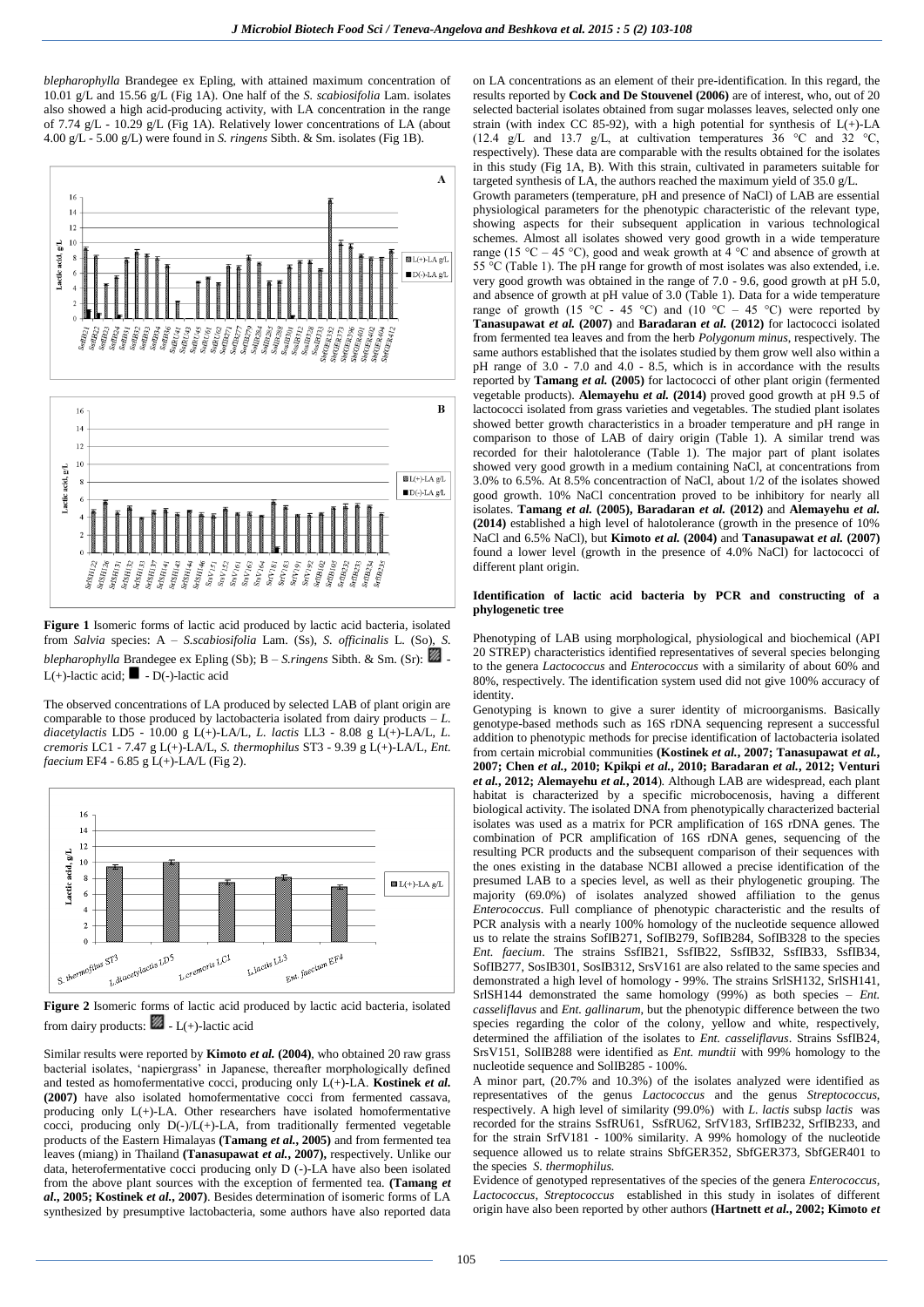*al.***, 2004; Cock and De Stouvenel, 2006; Nomura** *et al.***, 2006; Michaylova** *et al.***, 2007; Baradaran** *et al.***, 2012)**. **Hartnett** *et al.* **(2002)** reported about identified *Ent. faecium* and *L. lactis* in isolates from raw barley, and in isolates from sorghum were defined the species *Ent. mundtii* and the species *Ent. faecalis* – undetected in studied by us plant isolates from *Salvia*. The species *L. lactis* was isolated and identified from a type of Japanese raw grass (napiergrass) **(Kimoto** *et al.***, 2004; Nomura** *et al.***, 2006)** and from the leaves of sugar beet **(Cock and De Stouvenel, 2006)**. Except *L. lactis*, **Baradaran** *et al.* **(2012)** *Pediococcus pentosaceus* and *Lactobacillus curvatus* were defined in isolates of *Polygonum minus* (a Malaysian herb). *S. thermophilus* has been isolated from the leaves of 14 different plant species, and in isolates from 4 plant species *Lactobacillus bulgaricus* has also been identified **(Michaylova** *et al.***, 2007)**. *L. lactis* ssp *lactis* and *L. lactis* ssp *cremoris* **(Alemayehu** *et al.***, 2014)** were isolated from grass

varieties and vegetables. The summarized data reveal that each of the studied plant habitat represents a separate ecological niche for growth of specific lactic acid microflora.

Based on data from conducted 16S rDNA gene sequence analysis, using computer program Mega 4.1, it was constructed a phylogenetic tree, which displays a high consistency regarding relationships between the studied strains (Fig 3). The phylogenetic tree shows the diversity of the isolated plant – derived lactic acid bacteria, belonging to genera *Enterococcus*, *Streptococcus* and *Lactococcus*, as well as it displays the phylogenetic position of the isolates, divided into several clusters and sub-clusters. It also demonstrates nice patterns of the isolates based on geographical regions and plant parts, where they were isolated from.

|  |  | Table 1 Effect of temperature, pH and NaCl concentration on survival of bacterial isolates and LAB of dairy origin |  |  |
|--|--|--------------------------------------------------------------------------------------------------------------------|--|--|
|--|--|--------------------------------------------------------------------------------------------------------------------|--|--|

| <b>Isolates</b>     | Temperature (°C)                 |                   |           |           | pH                       |                          |                          |                   | NaCl $(\%)$ |                  |                          |                          |                                  |                  |                                  |                                  |
|---------------------|----------------------------------|-------------------|-----------|-----------|--------------------------|--------------------------|--------------------------|-------------------|-------------|------------------|--------------------------|--------------------------|----------------------------------|------------------|----------------------------------|----------------------------------|
|                     | $\overline{\mathbf{4}}$          | 15                | 30        | 37        | 45                       | 55                       | 3.0                      | 5.0               | 7.0         | 8.0              | 9.6                      | 3.0                      | 4.5                              | 6.5              | 8.5                              | 10                               |
| SsfIB21             | $^+$                             | $^{++}$           | $^{++}\,$ | $++$      | $++$                     | $\overline{\phantom{a}}$ | $\overline{\phantom{a}}$ | $\qquad \qquad +$ | $^{++}$     | $^{++}$          | $^{++}$                  | $^{++}\,$                | $^{++}\,$                        | $++$             | $^+$                             |                                  |
| SsfIB22             | $^+$                             | $++$              | $^{++}$   | $++$      | $++$                     | $\overline{\phantom{a}}$ |                          | $^{+}$            | $^{++}$     | $^{++}$          | $^{++}$                  | $++$                     | $^{++}\,$                        | $++$             | $^+$                             | $+^{\mathrm{w}}$                 |
| SsfIB24             | $\begin{array}{c} + \end{array}$ | $^{++}$           | $++$      | $++$      | $++$                     | $\overline{\phantom{a}}$ | ٠                        |                   | $^{++}$     | $^{++}$          | $^{++}$                  | $++$                     | $++$                             | $^{++}$          | $\begin{array}{c} + \end{array}$ |                                  |
| SsfIB32             | $\begin{array}{c} + \end{array}$ | $++$              | $^{++}$   | $++$      | $++$                     | $\overline{\phantom{a}}$ | $\overline{a}$           |                   | $^{++}$     | $^{++}$          | $^{++}$                  | $^{++}$                  | $++$                             | $++$             | $\begin{array}{c} + \end{array}$ |                                  |
| SsfIB33             | $\begin{array}{c} + \end{array}$ | $++$              | $++$      | $^{++}$   | $^{++}$                  | $\overline{\phantom{a}}$ |                          |                   | $^{++}$     | $^{++}$          | $^{++}$                  | $++$                     | $++$                             | $^{++}$          | $+^{\mathrm{w}}$                 | $+^{\rm w}$                      |
| SsfIB34             | $^+$                             | $^{++}\,$         | $++$      | $++$      | $^{++}$                  | $\overline{\phantom{a}}$ |                          |                   | $^{++}$     | $^{++}$          | $\! + \!\!\!\!$          | $++$                     | $^{++}$                          | $^{++}$          |                                  |                                  |
| SsfRU61             | $+$                              | $++$              | $^{++}$   | $^{++}$   | $\overline{\phantom{a}}$ | $\overline{\phantom{a}}$ | ٠                        | $^{+}$            | $^{++}$     | $^{++}$          | $+$                      | $++$                     | $\begin{array}{c} + \end{array}$ |                  |                                  |                                  |
| SsfRU62             | $^+$                             | $++$              | $^{++}\,$ | $^{++}$   | $\overline{\phantom{a}}$ | $\overline{\phantom{a}}$ |                          | $^{+}$            | $^{++}$     | $^{+}$           | $\ddot{}$                | $++$                     | $\begin{array}{c} + \end{array}$ |                  |                                  |                                  |
| SrlSH132            | $+^{\rm w}$                      | $\qquad \qquad +$ | $^{++}$   | $++$      | $++$                     | $\overline{\phantom{a}}$ | ٠                        |                   | $^{++}$     | $^{++}$          | $^{++}$                  |                          | $^+$                             | $+$              | $+ -$                            |                                  |
| SrlSH141            | $^+$                             | $^{++}$           | $++$      | $++$      | $++$                     | $\overline{\phantom{a}}$ | ٠                        |                   | $^{++}$     | $^{++}$          | $^{++}$                  | $^{++}$                  | $^{++}$                          | $^+$             |                                  |                                  |
| SrlSH144            | $^+$                             | $++$              | $^{++}$   | $++$      | $++$                     | $\overline{\phantom{a}}$ | ٠                        |                   | $^{++}$     | $^{++}$          | $^{++}$                  | $^{+}$                   | $^+$                             | $+^{\rm w}$      | $+^{\rm w}$                      |                                  |
| SrsV151             | $\begin{array}{c} + \end{array}$ | $++$              | $^{++}$   | $++$      | $++$                     | $\overline{\phantom{a}}$ |                          | $^{++}$           | $^{++}$     | $^{++}$          | $^{++}$                  | $++$                     | $^{++}$                          | $^{++}$          |                                  | $^{+}$                           |
| SrsV161             | $+$                              | $++$              | $++$      | $++$      | $^{++}$                  | $\overline{\phantom{a}}$ |                          |                   | $^{++}$     | $^{++}$          | $^{++}$                  | $++$                     | $^{++}$                          | $++$             | $\begin{array}{c} + \end{array}$ | $\begin{array}{c} + \end{array}$ |
| SrfV181             | $+^{\rm w}$                      | $^+$              | $^{++}$   | $^{++}$   | $+^{\rm w}$              | $\overline{\phantom{a}}$ | ٠                        |                   | $^{++}$     | $^{++}$          | $+$                      | $\boldsymbol{+}$         | $\begin{array}{c} + \end{array}$ |                  |                                  |                                  |
| SrfV183             | $\begin{array}{c} + \end{array}$ | $^{++}$           | $^{++}$   | $++$      | $+^{\rm w}$              | $\overline{\phantom{a}}$ | ٠                        | $^{+}$            | $^{++}$     | $^{++}$          | $^{++}$                  | $++$                     | $++$                             | $\! + \!\!\!\!$  |                                  |                                  |
| SrfIB232            | $\! + \!\!\!\!$                  | $\! + \!\!\!\!$   | $^{++}$   | $^{++}$   | $+^{\rm w}$              | $\overline{\phantom{a}}$ |                          | $^{+}$            | $^{++}$     | $^{++}$          | $\! + \!\!\!\!$          | $++$                     | $^{++}$                          | $\! + \!\!\!\!$  |                                  |                                  |
| SrfIB233            | $+^{\mathrm{w}}$                 | $^+$              | $^{++}$   | $++$      | $+^{\rm w}$              | $\overline{\phantom{a}}$ | $\overline{\phantom{a}}$ |                   | $^{++}$     |                  | $\! + \!\!\!\!$          | $++$                     | $^+$                             | $^+$             | $\! + \!\!\!\!$                  |                                  |
| SofIB271            | $\begin{array}{c} + \end{array}$ | $^{++}$           | $^{++}$   | $++$      | $++$                     | $\overline{\phantom{a}}$ | $\overline{a}$           |                   | $^{++}$     | $^{++}$          | $^{++}$                  | $++$                     | $++$                             | $++$             | $\! + \!\!\!\!$                  |                                  |
| SofIB277            | $^+$                             | $^{++}$           | $^{++}$   | $++$      | $++$                     | $\overline{\phantom{a}}$ |                          |                   | $^{++}$     | $^{++}$          | $^{++}$                  | $++$                     | $++$                             | $++$             | $\! + \!\!\!\!$                  |                                  |
| SofIB279            | $^+$                             | $++$              | $^{++}\,$ | $++$      | $^{++}$                  | $\overline{\phantom{a}}$ |                          | $^{+}$            | $^{++}$     | $^{++}$          | $^{++}$                  | $++$                     | $++$                             | $++$             | $++$                             | $+^{\rm w}$                      |
| SolIB284            | $\begin{array}{c} + \end{array}$ | $++$              | $^{++}$   | $++$      | $^{++}$                  | $\overline{\phantom{a}}$ |                          |                   | $^{++}$     | $^{++}$          | $\! + \!\!\!\!$          | $++$                     | $++$                             | $++$             |                                  |                                  |
| SolIB285            | $^+$                             | $++$              | $++$      | $++$      | $^{++}$                  | $\overline{\phantom{a}}$ |                          | $^{+}$            | $^{++}$     | $^{++}$          | $^{++}$                  | $++$                     | $++$                             | $++$             | $\begin{array}{c} + \end{array}$ |                                  |
| SolIB288            | $+$                              | $++$              | $^{++}$   | $++$      | $^{++}$                  | $\overline{\phantom{a}}$ | ٠                        | $+$               | $^{++}$     | $^{++}$          | $\! + \!\!\!\!$          | $++$                     | $++$                             | $^{++}$          | $\begin{array}{c} + \end{array}$ |                                  |
| SosIB301            | $\! + \!\!\!\!$                  | $++$              | $++$      | $++$      | $++$                     | $\overline{\phantom{a}}$ | $\qquad \qquad$          |                   | $^{++}$     | $^{++}$          | $\! + \!\!\!\!$          | $++$                     | $++$                             | $^{++}$          | $\begin{array}{c} + \end{array}$ | $+^{\rm w}$                      |
| SosIB312            | $\! + \!\!\!\!$                  | $^{++}$           | $^{++}$   | $++$      | $^{++}$                  | $\overline{\phantom{a}}$ |                          | $^{+}$            | $^{++}$     | $^{++}$          | $^{++}$                  | $++$                     | $++$                             | $++$             |                                  | $+^{\rm w}$                      |
| SosIB328            | $^+$                             | $++$              | $++$      | $++$      | $++$                     | $\overline{\phantom{a}}$ |                          |                   | $++$        | $++$             | $^{++}$                  | $^{++}$                  | $^{++}\,$                        | $++$             | $^{++}\,$                        |                                  |
| SbfGER352           | $+^{\rm w}$                      | $+^{\rm w}$       | $^{++}\,$ | $++$      | $++$                     | $\overline{\phantom{a}}$ |                          | $+$               | $^{++}$     | $^{++}$          | $\! + \!\!\!\!$          |                          |                                  |                  |                                  |                                  |
| SbfGER373           | $+^{\rm w}$                      | $+^{\rm w}$       | $^{++}\,$ | $^{++}\,$ | $\boldsymbol{++}$        | $\blacksquare$           | $\overline{a}$           | $\! +$            | $^{++}\,$   | $^{++}\,$        | $\! + \!\!\!\!$          | $\overline{\phantom{a}}$ |                                  |                  |                                  |                                  |
| SbfGER401           | $+^{\mathrm{w}}$                 | $+^{\mathrm{w}}$  | $^{++}\,$ | $^{++}\,$ | $^{++}\,$                | $\blacksquare$           | $\overline{\phantom{a}}$ | $\! + \!\!\!\!$   | $^{++}$     | $+$              |                          | $\overline{\phantom{a}}$ | ٠                                | ٠                |                                  |                                  |
| L.lactis LL3        | $+^{\mathrm{w}}$                 | $+^{\mathrm{w}}$  | $^{++}$   | $^{++}\,$ | $\overline{\phantom{a}}$ | $\overline{\phantom{a}}$ | $\overline{\phantom{a}}$ | $^+$              | $^{++}\,$   | $\boldsymbol{+}$ | $+^{\rm w}$              | $^{++}\,$                | $\boldsymbol{+}$                 | $+^{\rm w}$      |                                  |                                  |
| L.cremoris LC1      | ÷,                               | $+^{\rm w}$       | $^{++}\,$ | $++$      | $\overline{\phantom{a}}$ | $\overline{\phantom{a}}$ | $\overline{\phantom{a}}$ | $\! + \!\!\!\!$   | $^{++}$     | $\boldsymbol{+}$ | $\overline{\phantom{a}}$ | $^+$                     | ٠                                | ٠                |                                  |                                  |
| L.diacetylactis LD5 | $+^{\rm w}$                      | $\qquad \qquad +$ | $^{++}\,$ | $++$      | $\overline{\phantom{a}}$ | $\overline{\phantom{a}}$ |                          | $\! + \!\!\!\!$   | $^{++}$     | $\boldsymbol{+}$ | $+^{\rm w}$              | $\qquad \qquad +$        | $\! + \!\!\!\!$                  | $+^{\rm w}$      |                                  |                                  |
| S.thermophilus ST3  | $+^{\mathrm{w}}$                 | $+^{\mathrm{w}}$  | $^{++}\,$ | $^{++}\,$ | $^{++}\,$                | $+^{\mathrm{w}}$         | ÷,                       | $\! + \!\!\!\!$   | $^{++}$     | $\boldsymbol{+}$ | $+^{\mathrm{w}}$         | $+^{\mathrm{w}}$         | $+^{\mathrm{w}}$                 | $+^{\rm w}$      |                                  |                                  |
| E.faecium EF4       | $^+$                             | $^{++}$           | $^{++}\,$ | $^{++}\,$ | $^{++}\,$                | $+^{\mathrm{w}}$         |                          | $+$               | $^{++}$     | $++$             | $++$                     | $^{++}\,$                | $++$                             | $\boldsymbol{+}$ | $^{+}$                           | $+^{\rm w}$                      |

Growth:  $++$  very good;  $+$  good;  $-$  no;  $\overline{w}$  weak;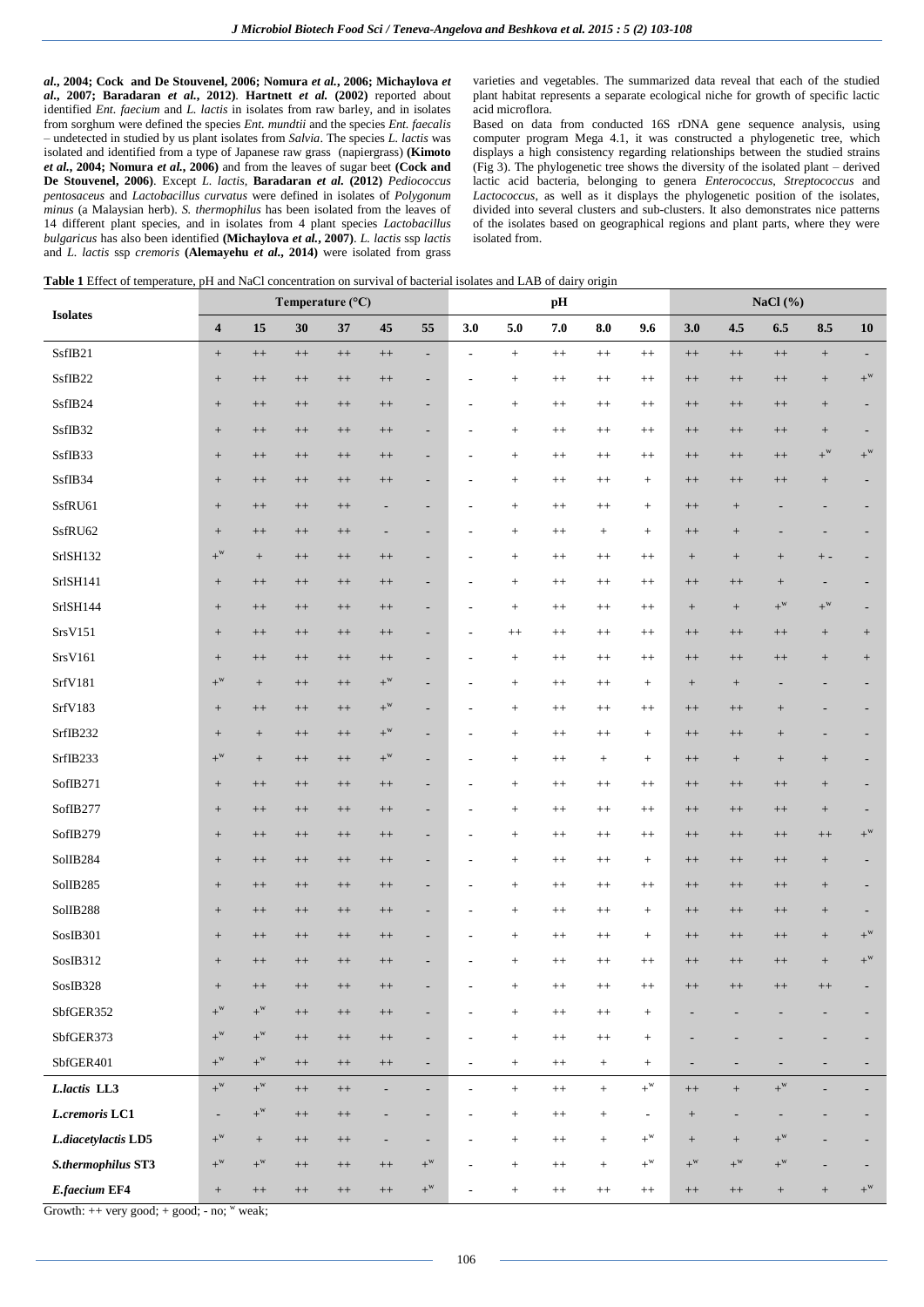

 $0.01$ 

**Figure 3** Phylogenetic tree based on the 16S rDNA gene sequences, of identified isolates from medicinal plants (representatives of genus *Salvia*), determined using the neighbor-joining method

## **CONCLUSION**

The results of this study show that representatives of the genus *Salvia (S. officinalis*, *S. ringens* Sibth. & Sm., *S. Blepharophylla* Brandegee ex Epling, *S. scabiosifolia* Lam.) are appropriate ecological niches for isolation of various types of lactococci, unlike the species *S. tomentosa* Mill. The better growth characteristics of the isolated and identified lactococci (wide pH and temperature range) as well as their higher acid-producing activity, comparable to LAB of dairy origin, are an advantage and a good prerequisite for *in situ* cultivation in milk and subsequent formation of starter cultures for new fermented diary products.

## **REFERENCES**

ABEGAZ, K. 2014. Isolation, characterization and identification of lactic acid bacteria involved in traditional fermentation of borde, an Ethiopian cereal beverage. *International Journal of Food and Nutrition Sciences*, 1, 7-15.

ALEMAYEHU, D., HANNON, J.A., MCAULIFFE, O., ROSS, R.P. 2014. Characterization of plant-derived lactococci on the basis of their volatile compounds profile when grown in milk. *International Journal of Food Microbiology*, 172, 57–61.

## <http://dx.doi.org/10.1016/j.ijfoodmicro.2013.11.024>

BARADARAN, A., FOO, H.L., SIEO, C.C., RAHIM [R.A](http://www.researchgate.net/researcher/2050877270_And_Raha). 2012. Isolation, identification and characterization of lactic acid bacteria from *Polygonum minus. Romanian Biotechnological Letters*, 17, 7245-7252.

CAKIR, I. 2010. Antibacterial and antifungal activities of some lactic acid bacteria isolated from naturally fermented herbs. *Journal of Food, Agriculture & Environment*, 8, 223-226.

CHEN, Y.-S,, WU, H., YANAGIDA, F. 2010. Isolation and characteristics of lactic acid bacteria isolated from ripe mulberries in Taiwan. *Brazilian Journal of Microbiology*, 41, 916-921.

<http://dx.doi.org/10.1590/s1517-83822010000400010>

COCK, L.S, DE STOUVENEL, A.R. 2006. Lactic acid production by a strain of *Lactococcus lactis* subs *lactis* isolated from sugar cane plants. *Electronic Journal of Biotechnology*, 9, 40-45.

### <http://dx.doi.org/10.2225/vol9-issue1-fulltext-10>

DI CAGNO, R., RIZZELLO, C.G., GAGLIARDI, F., RICCIUTI, P., NDAGIJIMANA, M., FRANCAVILLA, R., GUERZONI, M.E., CRECCHIO, C., GOBBETTI, M., DE ANGELIS, M. 2009. Different Fecal Microbiotas and Volatile Organic Compounds in Treated and Untreated Children with Celiac Disease. *Applied and Environmental Microbiology*, 75, 3963-3971.

## <http://dx.doi.org/10.1128/aem.02793-08>

EMERENINI, E.C., AFOLABI, O.R., OKOLIE, P.I., AKINTOKUN, A.K. 2013. Isolation and molecular characterization of lactic acid bacteria isolated from fresh fruits and vegetables using nested PCR analysis. *British Microbiology Research Journal*, 3, 368-377.

## <http://dx.doi.org/10.9734/bmrj/2013/2520>

FHOULA I., NAJJARI A., TURKI Y., JABALLAH S., BOUDABOUS A., AND OUZARI H. 2013. Diversity and antimicrobial properties of lactic acid bacteria isolated from rhizosphere of olive trees and desert truffles of Tunisia. *BioMed Research International*. 2013: 405708.

## <http://dx.doi.org/10.1155/2013/405708>

GAD, G.F.M., ABDEL-HAMID, A.M., FARAG, Z.S.H. 2014. Antibiotic resistance in lactic acid bacteria isolated from some pharmaceutical and dairy products. *Brazilian Journal of Microbiology*, 45, 25-33.

# <http://dx.doi.org/10.1590/s1517-83822014000100005>

GOBBETTI, M., DI CAGNO, R., DE ANGELIS, M. 2010. Functional microorganisms for functional food quality. *Critical Reviews in Food Science and Nutrition*, 50, 716-727.

## <http://dx.doi.org/10.1080/10408398.2010.499770>

GULEY, Z., UYSAL, H.R., KILIC, S. 2014/15. Lactic acid bacteria flora of Konya Kuflu Cheese: a traditional cheese from Konya province in Turkey. *Journal of Microbiology, Biotechnology and Food Sciences*, 4, 238-242. <http://dx.doi.org/10.15414/jmbfs.2014-15.4.3.238-242>

HARTNETT, D. J., VAUGHAN, A., VAN SINDEREN, D. 2002. Antimicrobialproducing lactic acid bacteria isolated from raw barley and sorghum. *Journal of the Institute of Brewing*, 108, 169-177.

## <http://dx.doi.org/10.1002/j.2050-0416.2002.tb00537.x>

IBRAHIM, T. A. 2012. Chemical composition and biological activity of extracts from *Salvia bicolor* Desf. growing in Egypt. *Molecules*, 17, 11315-11334. <http://dx.doi.org/10.3390/molecules171011315>

KIMOTO, H, NOMURA, M., KOBAYASHI, M., OKAMOTO, T., OHMOMO, S. 2004. Identification and probiotic characteristics of *Lactococcus* strains from plant materials. *Japan Agricultural Research Quarterly*, 38, 111-117.

#### <http://dx.doi.org/10.6090/jarq.38.111>

KOSTINEK, M., SPECHT, I., EDWARD, V.A., PINTO, C., EGOUNLETY, M., SOSSA, C., MBUGUA, S., DORTU, C., THONART, P., TALJAARD, L., MENGU, M., FRANZ, C.M.A.P., HOLZAPFEL, W.H. 2007. Characterisation and biochemical properties of predominant lactic acid bacteria from fermenting cassava for selection as starter cultures. *International Journal of Food Microbiology*, 114, 342-351.

## <http://dx.doi.org/10.1016/j.ijfoodmicro.2006.09.029>

KPIKPI, E.N., GLOVER, R.L.K., DZOGBEFIA, V.P., NIELSEN, D.S., JAKOBSEN, M. 2010. Isolation of lactic acid bacteria from kantong, a condiment produced from the fermentation of kapok (*Ceiba pentandra)* seeds and cassava (*Manihot esculentum*) flour. *Report and Opinion*, 2, 1-7.

MAGNUSSON, J., STRӦM, K., ROOS, S., SJÖGREN, J., SCHNÜRER, J. 2003. Broad and complex antifungal activity among environmental isolates of lactic acid bacteria. *FEMS Microbiology Letters*, 219, 129-135.

# http://dx.doi.org/10.1016/s0378-1097(02)01207

MICHAYLOVA, M., MINKOVA, S., KIMURA, K., SASAKI, T., ISAWA, K. 2007. Isolation and characterization of *Lactobacillus delbrueckii* ssp. *bulgaricus* and *Streptococcus thermophilus* from plants in Bulgaria. *Federation of European Microbiological Societies Microbiology Letters*, 269, 160-169. http://dx.doi.org/10.1111/j.1574-6968.2007.00631.

NGUYEN, T.H.K., DOAN, V.T.T., HA, L.D., NGUYEN, H.N. 2013. Molecular cloning, expression of minD gene from *Lactobacillus acidophilus* VTCC-B-871 and analyses to identify *Lactobacillus rhamnosus* PN04 from Vietnam *Hottuynia cordata* Thunb. *Indian Journal of Microbiology*, 53, 385–390.

## <http://dx.doi.org/10.1007/s12088-013-0384-1>

NOMURA, M., KOBAYASHI, M., NARITA, T., KIMOTO-NIRA, H., OKAMOTO, T. 2006. Phenotypic and molecular characterization of *Lactococcus lactis* from milk and plants. *Journal of Applied Microbiology*, 101, 396-405. <http://dx.doi.org/10.1111/j.1365-2672.2006.02949.x>